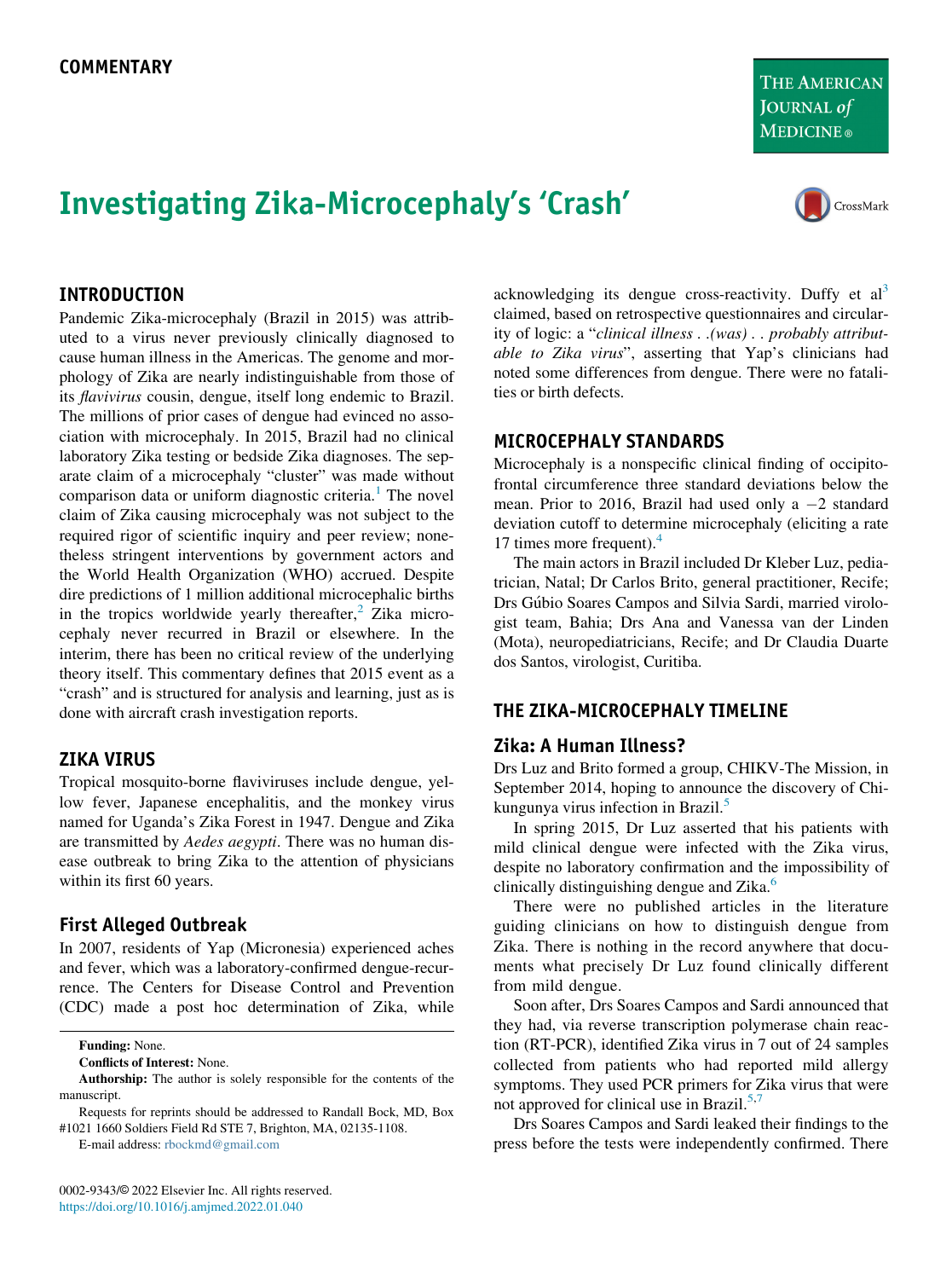was no raging illness, yet they posed as heroes: "We decided to benefit the public more, rather than . . . writing a scientific paper and publishing it."<sup>[5](#page-2-4)</sup>

Within a month, Bahia state's health ministry officially contradicted Drs Soares Campos and Sardi's assertion. The ministry tested 500 patients from the same cohort and reported that none of the group tested positive for Zika; further, half of them tested positive for dengue, and more tested positive for parvovirus, rubella, and measles than those Drs Soares Campos and Sardi claimed to have tested positive for Zika.<sup>[7](#page-3-0)</sup>

However, Drs Soares Campos and Sardi, celebrated as "the discoverers of Zika," were rewarded with academic tenure.

Dr Luz had reached out to Dr Duarte dos Santos to "find Zika"; however, Dr Duarte dos Santos could not find labo-ratory confirmation for Zika in any of Dr Luz's samples.<sup>[5](#page-2-4)</sup> In June 2015, Dr Luz published a paper announcing the first lab-confirmed discovery of indigenous Zika in Brazil, with Dr Duarte dos Santos as coauthor.<sup>[8](#page-2-7)</sup>

#### Impact of the Zika Leak

The physicians involved in the 2015 Zika claim intentionally leaked their assertions to the press and readily gave interviews in which they expressed no doubt. This ensured their message became the narrative fixed in the public's mind. Dr Brito asserted similar circularity: "We investigated 1,100 [dengue] patients. Of this total, 81% met clinical criteria for Zika (sic).["9](#page-2-8)

<span id="page-1-0"></span>The careful findings released by expert peers that refuted these assertions did not receive the same exposure. National politicians worried only about the public narrative.

# The Microcephaly Claim

In August 2015, Dr Vanessa van der Linden examined a fraternal twin with microcephaly, intuiting a mystery-virus causation that somehow hadn't affected his normal brother.<sup>[10](#page-3-1)</sup>

She and her mother, Dr Ana van der Linden, soon after asserted a microcephaly cluster in Recife, contacted local pediatricians, and solicited cases quickly—a self-fulfilling prophecy.

In October 2015, they connected with Dr Brito, who queried 26 mothers of microcephalic infants, attributing every fever or rash during pregnancy to Zika. $5$  No questionnaires were provided to mothers of normal infants.

At once, Recife's media reported Zika-microcephaly, a stunning triple declaration that:

- 1. Microcephaly was epidemic.
- 2. Pregnant women had had Zika.
- 3. Zika caused microcephaly.

These declarations left unspoken Dr Brito's investigatory biases, nonexistent Zika-testing, and deficient microcephaly data analysis.

Two days after this latest media leak, Dr Brito chaired a medical meeting (boycotted by local institutional scientists) $5$  to endorse the reported Zika-microcephaly connection, intensifying the growing public panic. Brazil's microcephaly "cases" exploded [\(Figure](#page-1-0)), with the greatest impact locally, reaching a 100:1 rate of overdiagnosis.<sup>[11](#page-3-2)</sup>

In November, Dr Brito announced, "I have no doubt that we are now opening a new chapter in the history of medicine."<sup>[12](#page-3-3)</sup>



Figure 1 Distribution of suspected and confirmed Zika cases by epidemiological week and sub-region. Region of the Americas, 2016−2017.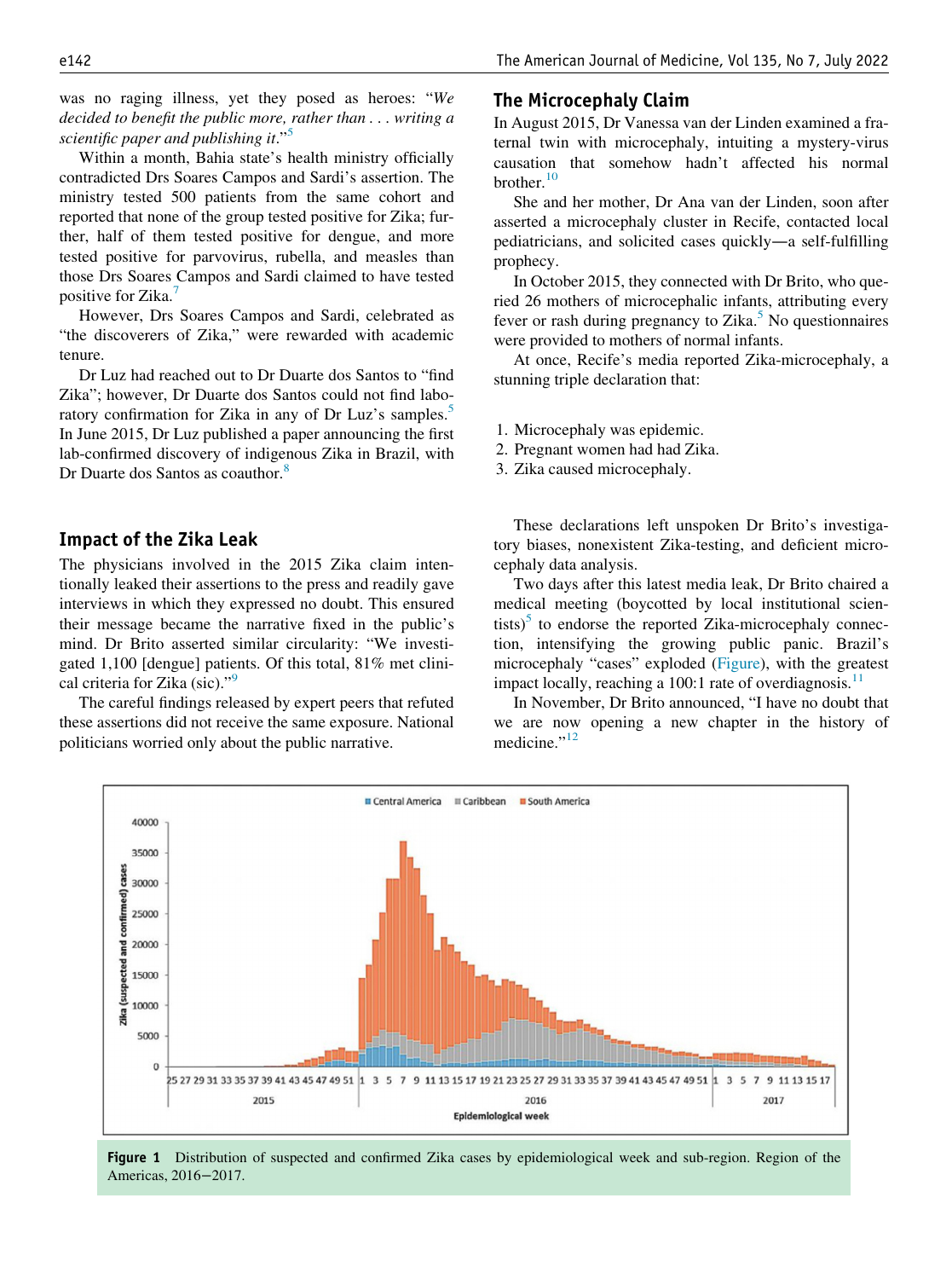### Acquiescence to Panic

On October 27, 2015, the Pernambuco state addressed a possible microcephaly increase without attributing any one cause. Former Brazilian president Dilma Rousseff, more aggressive, engaged 225,000 military troops to combat mosquitoes. In February 2016, the WHO declared Zika a public health emergency of international concern (PHEIC), advising against travel (eg, to the Rio Olympics).

#### Whereupon Zika-Microcephaly Vanished

Beginning in 2016, as Brazil's clinical Zika-testing capability and coordinated microcephaly standards came into existence, Zika and microcephaly clusters both suddenly disappeared. No medical, scientific, media, or public authority has yet retracted any aspect of the Zika-microcephaly theory, even now 6 years after the double-disappearance that essentially contradicts it.

#### ANALYSIS OF A CRASH

The 2015 Zika-microcephaly crash was characterized by total disregard for the scientific method. It is impossible to avoid the conclusion that there was an intentional effort to present conjecture as scientific fact. The effort to "discover" something new was unrelenting and succeeded fully, sadly rewarding this lack of respect for the scientific method. Rushing to the press cannot be ascribed to a legitimate good-faith reason in the self-admitted absence of a fatal disease.

<span id="page-2-1"></span><span id="page-2-0"></span>There was no cluster analysis by experts prior to public announcement of microcephaly. There has been little coverage of 2016's data-reconstruction study's contradicting the original "epidemic."[13](#page-3-4) Clinical laboratory confirmation of Zika was an erstwhile scientific impossibility. The neuropediatricians did not use a uniform standard for classifying microcephaly. Conflicts of interest and severe biases abounded, and flouting of basic scientific procedures that all physicians know are important, all went unchallenged. The paper published by Dr Luz is not credible on any level. There remains no paper clinically distinguishing Zika from dengue.

<span id="page-2-5"></span><span id="page-2-4"></span><span id="page-2-3"></span><span id="page-2-2"></span>After national officials panicked, there was no pushback from WHO experts who had months to query the "science" and observe the phenomenon's absence elsewhere.

<span id="page-2-6"></span>Public health officials in other nations chose to amplify the panic rather than independently uphold the scientific method (eg, Morens and Fauci<sup>14</sup>). Many advised a birth moratorium until a vaccine.

#### <span id="page-2-7"></span>RECOMMENDATIONS

<span id="page-2-8"></span>Science by assertion is not science. The level of mere assertion in the Zika-microcephaly crash, beginning with the 2009 paper in the New England Journal of Medicine, $3$  is unacceptably high. Allowing assertion to displace science will permanently damage the credibility of physicians.

- 1. The medical community must officially declare that there is no scientific basis to claim that Zika microcephaly ever existed and that it is not an emerging or ongoing threat to pregnant women.
- 2. The 2009 New England Journal of Medicine paper must carry at minimum an "expression of concern," given the unsupportable assertion within regarding the clinical presentation of Yap patients as distinct from dengue.
- 3. The WHO must recommit to the scientific method prior to pushing the panic button.
- 4. Medical schools and residency programs must redouble efforts to encourage individual skepticism of even peerreviewed journal papers and encourage their involvement in initiatives such as PubPeer.
- 5. The medical community must have a high index of suspicion toward "first-ever" discoveries that circumvent the peer-review process.
- 6. We must not forget the nearly billion young reproductive families in the tropics who live in fear of a single mosquito bite irrevocably damaging the cherished life within. They deserve closure.
- 7. We should question why the Zika science researchers themselves have not heretofore announced such doubts.

Randall Bock, MD Private Practice, Framingham, **Mass** 

#### References

- 1. [Schuler-Faccini Lavinia, et al. Possible Association Between Zika](http://refhub.elsevier.com/S0002-9343(22)00108-5/optTPu0H64aEE) [Virus Infection and Microcephaly](http://refhub.elsevier.com/S0002-9343(22)00108-5/optTPu0H64aEE) — Brazil, 2015. Morbidity and [Mortality Weekly Report](http://refhub.elsevier.com/S0002-9343(22)00108-5/optTPu0H64aEE) 2016;65(3):59–62.
- 2. [Campos Coelho Antonio Victor, Crovella Sergio. Microcephaly Prev](http://refhub.elsevier.com/S0002-9343(22)00108-5/optwfUrPp2wEc)[alence in Infants Born to Zika Virus-Infected Women: A Systematic](http://refhub.elsevier.com/S0002-9343(22)00108-5/optwfUrPp2wEc) Review and Meta-Analysis. [International Journal of Molecular Scien](http://refhub.elsevier.com/S0002-9343(22)00108-5/optwfUrPp2wEc)ces [2017;18\(1714\).](http://refhub.elsevier.com/S0002-9343(22)00108-5/optwfUrPp2wEc)
- 3. Duffy MR, Chen TH, Hancock WT, et al. Zika virus outbreak on Yap Island, Federated States of Micronesia. N Engl J Med 2009;360:2536– 43. https://doi.org/[10.1056/NEJMoa0805715](https://doi.org/10.1056/NEJMoa0805715).
- 4. Gomes Victora Cesar, et al. Microcephaly in Brazil: how to interpret reported numbers? The Lancet 2016;387(10019):621–4. https://doi. org/[10.1016/S0140-6736\(16\)00273-7.](https://doi.org/10.1016/S0140-6736(16)00273-7)
- 5. Diniz D. [Zika: From the Brazilian backlands to global threat](http://refhub.elsevier.com/S0002-9343(22)00108-5/sbref0002). London, [UK: Zed Books; 2017.](http://refhub.elsevier.com/S0002-9343(22)00108-5/sbref0002)
- 6. [BRAGA LIZ. How a Small Team of Doctors Convinced the World to](http://refhub.elsevier.com/S0002-9343(22)00108-5/optkBuDNH5MG0) Stop Ignoring Zika. [NEWSWEEK MAGAZINE](http://refhub.elsevier.com/S0002-9343(22)00108-5/optkBuDNH5MG0) 2016(02/29/16).
- 7. Costa Júnior J. Satélite: diagnósticos de casos de Zika na Bahia podem estar errados. Correio. Available at: [https://www.correio24horas.com.](https://www.correio24horas.com.br/noticia/nid/satelite-diagnosticos-de-casos-de-zika-na-bahia-podem-estar-errados/) [br/noticia/nid/satelite-diagnosticos-de-casos-de-zika-na-bahia-podem](https://www.correio24horas.com.br/noticia/nid/satelite-diagnosticos-de-casos-de-zika-na-bahia-podem-estar-errados/)[estar-errados/](https://www.correio24horas.com.br/noticia/nid/satelite-diagnosticos-de-casos-de-zika-na-bahia-podem-estar-errados/). Accessed March 10, 2022.
- 8. dos Santos Claudia Nunes Duarte, Luz Kleber, et al., [https://doi.org/](https://doi.org/10.1590/0074-02760150192) [10.1590/0074-02760150192](https://doi.org/10.1590/0074-02760150192). First report of autochthonous transmission of Zika virus in Brazil. Mem Inst Oswaldo Cruz. 2015;110:569−572. Mem Inst Oswaldo Cruz, Rio de Janeiro, Vol. 110(4): 569−572, June 2015 5. <https://doi.org/10.1590/0074-02760150192>
- 9. Leite C. Zika/Microcefalia: 'É um novo capítulo na história da medicina'. Jornal do Comercio. Available at: [https://jc.ne10.uol.com.br/](https://jc.ne10.uol.com.br/canal/cidades/saude/noticia/2015/11/29/zikamicrocefalia-e-um-novo-capitulo-na-historia-da-medicina-210170.php) [canal/cidades/saude/noticia/2015/11/29/zikamicrocefalia-e-um-novo](https://jc.ne10.uol.com.br/canal/cidades/saude/noticia/2015/11/29/zikamicrocefalia-e-um-novo-capitulo-na-historia-da-medicina-210170.php)[capitulo-na-historia-da-medicina-210170.php](https://jc.ne10.uol.com.br/canal/cidades/saude/noticia/2015/11/29/zikamicrocefalia-e-um-novo-capitulo-na-historia-da-medicina-210170.php). Accessed March 10, 2022.